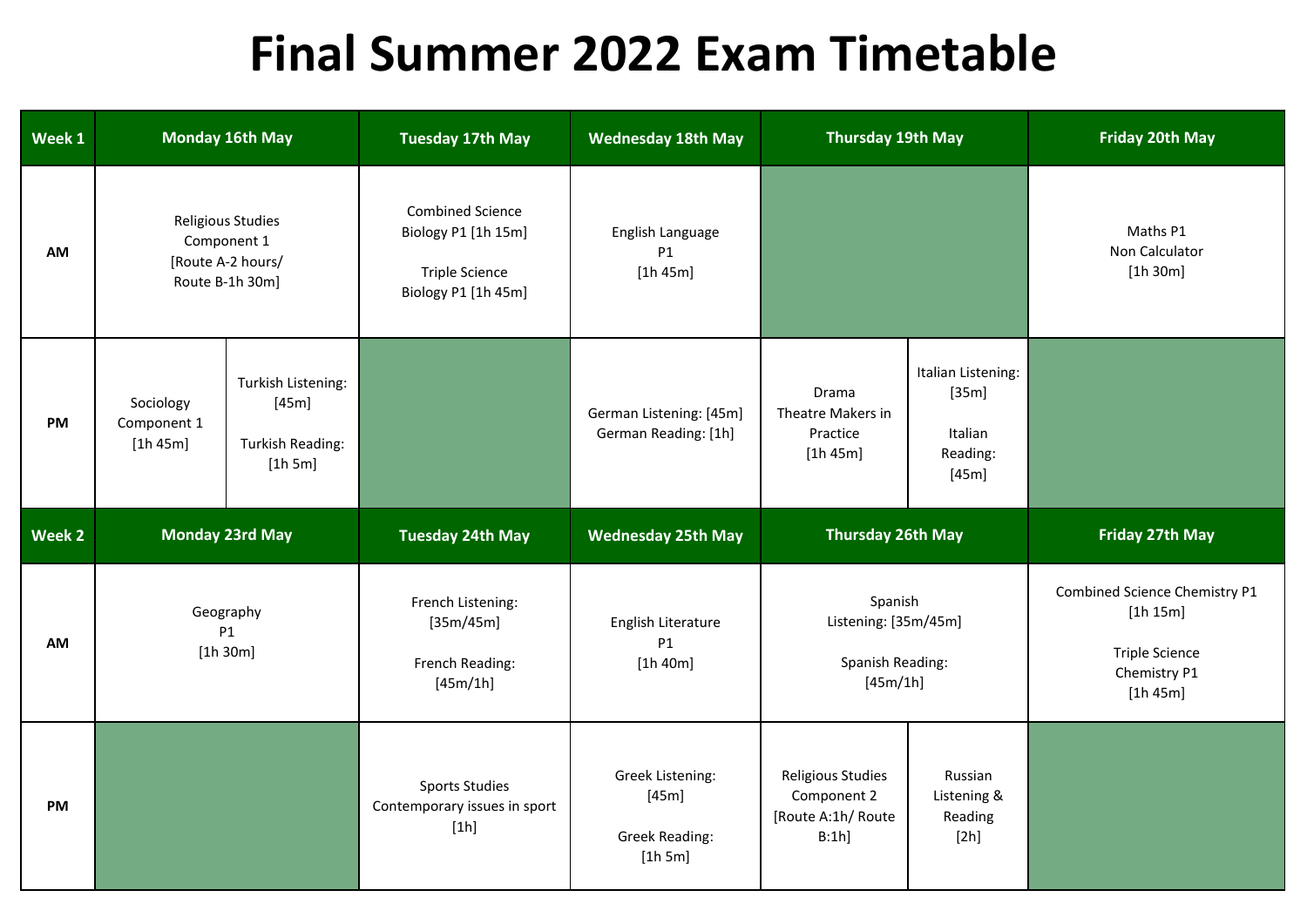## **HALF TERM**

| Week 3    | <b>Monday 6th June</b>             | <b>Tuesday 7th June</b>            | <b>Wednesday 8th June</b>                                                                      | <b>Thursday 9th June</b>                                                                       |                                | <b>Friday 10th June</b>              |                                                |
|-----------|------------------------------------|------------------------------------|------------------------------------------------------------------------------------------------|------------------------------------------------------------------------------------------------|--------------------------------|--------------------------------------|------------------------------------------------|
| <b>AM</b> | German<br>Writing<br>[1h 20m]      | Maths P2<br>Calculator<br>[1h 30m] | English Literature<br>P <sub>2</sub><br>[1h 45m]                                               | History (USA)<br>Modern depth study<br>[1h 20m]                                                | Russian<br>Writing<br>[2h 40m] |                                      | English Language<br>P <sub>2</sub><br>[1h 45m] |
| PM        | Turkish<br>Writing<br>[1h 25m]     | Geography<br><b>P2</b><br>[1h 30m] | <b>Religious Studies</b><br>Component 3<br>[Route A-1h/ Route B-1h]                            | <b>Combined Science</b><br>Physics P1 [1h 15m]<br><b>Triple Science</b><br>Physics P1 [1h 45m] |                                | Sociology<br>Component 2<br>[1h 45m] |                                                |
| Week 4    | <b>Monday 13th June</b>            | <b>Tuesday 14th June</b>           | <b>Wednesday 15th June</b>                                                                     | Thursday 16th June                                                                             |                                |                                      | Friday 17th June                               |
|           |                                    |                                    |                                                                                                |                                                                                                |                                |                                      |                                                |
| AM        | Maths P3<br>Calculator<br>[1h 30m] | Geography<br>Paper 3<br>[1h]       | <b>Combined Science</b><br>Biology P2 [1h 15m]<br><b>Triple Science</b><br>Biology P2 [1h 45m] | History (Elizabeth)<br>British depth study<br>[55m]                                            |                                | [1h 5m/1h 20m]                       | Spanish<br>Writing                             |